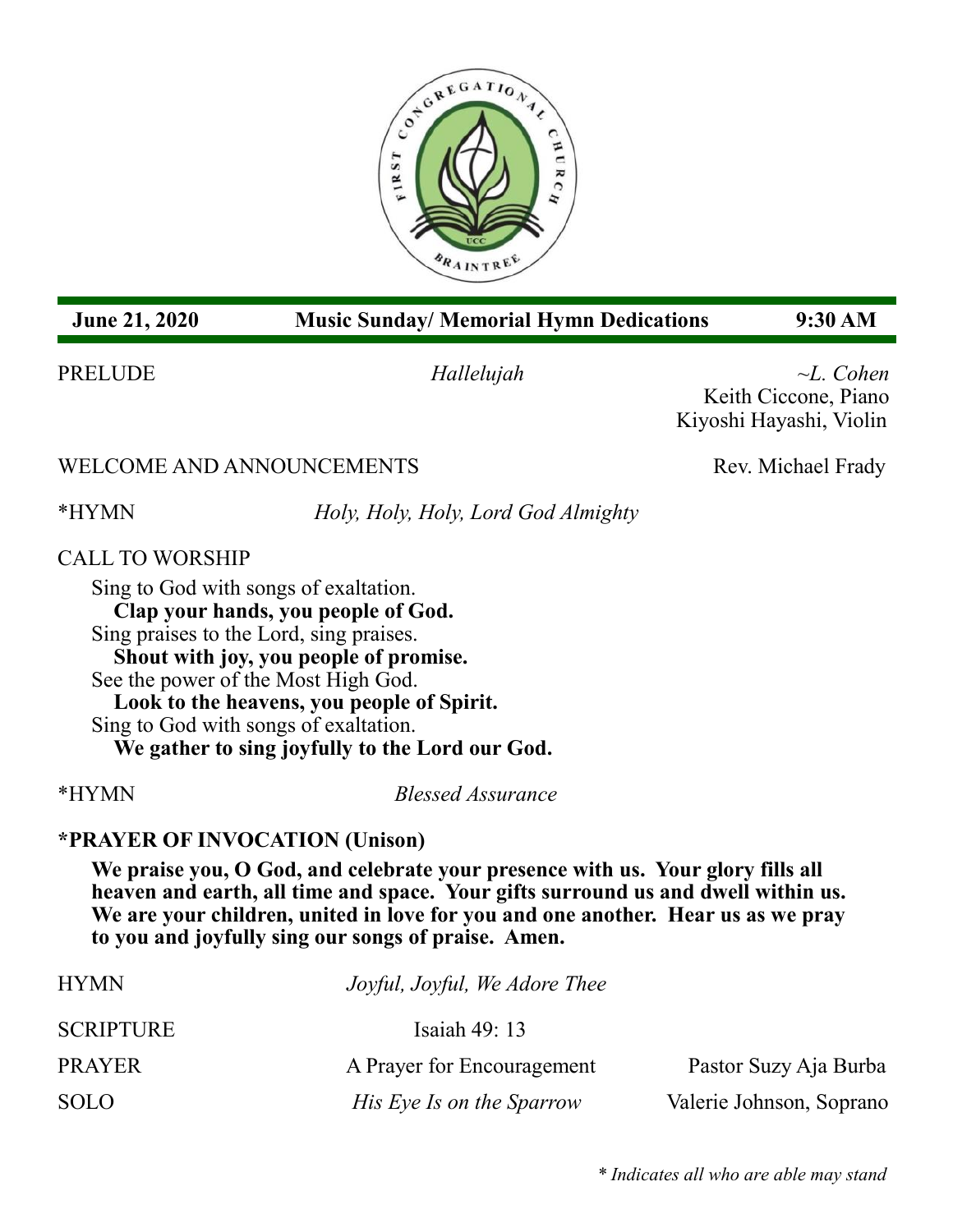READING A Poem in Memory of Loved Ones VIDEO *Fields of Gold* David Iantosca, Guitar

Mary Iantosca, Vocals

PRAYER A Father's Day Prayer HYMN *How Great Thou Art*

PRAYER A Prayer of Gratitude MUSIC OFFERING *Wonderful, Merciful Savior* Michael Frady, vocals

 Valerie Johnson, vocals Keith Ciccone, vocals

| <b>PRAYER</b> |  |
|---------------|--|
| <b>VIDEO</b>  |  |

A Prayer for Christian Discipleship<br>Here I Am. Lord To

Together in Christ Collaborative

#### INVITATION TO THE OFFERING

#### **\*DOXOLOGY**

*Praise God, from whom all blessings flow. Praise Him, all creatures, here, below. Praise Him, above, ye heav'nly hosts. Praise Father, Son and Holy Ghost. Amen.*

### **\*PRAYER OF DEDICATION (Unison)**

**For all the wondrous things you have done for us, O God, we are grateful. You give us strength to go on when we are troubled and discouraged. You grant newness of life as we share in Christ's resurrection. We want to pass on the good news through this offering and by the way we live each day. Lead us and guide us in your steadfast love, that we might channel your gifts of amazing grace. Amen.**

| <i>Amazing Grace</i> | Verses. $1,2,6$ |
|----------------------|-----------------|
|                      |                 |

PRAYER A Prayer for Peace Pastor Suzy Aja Burba

#### **LORD'S PRAYER**

**Our Father, who art in heaven, hallowed be Thy name. Thy kingdom come, Thy will be done on earth as it is in heaven. Give us this day our daily bread, and forgive us our debts, as we forgive our debtors. And lead us not into temptation, but deliver us from evil. For Thine is the kingdom and the power and the glory for ever. Amen.**

HYMN *Let There Be Peace on Earth* BENEDICTION Rev. Michael Frady POSTLUDE *Attaboy* Rasa String Quartet